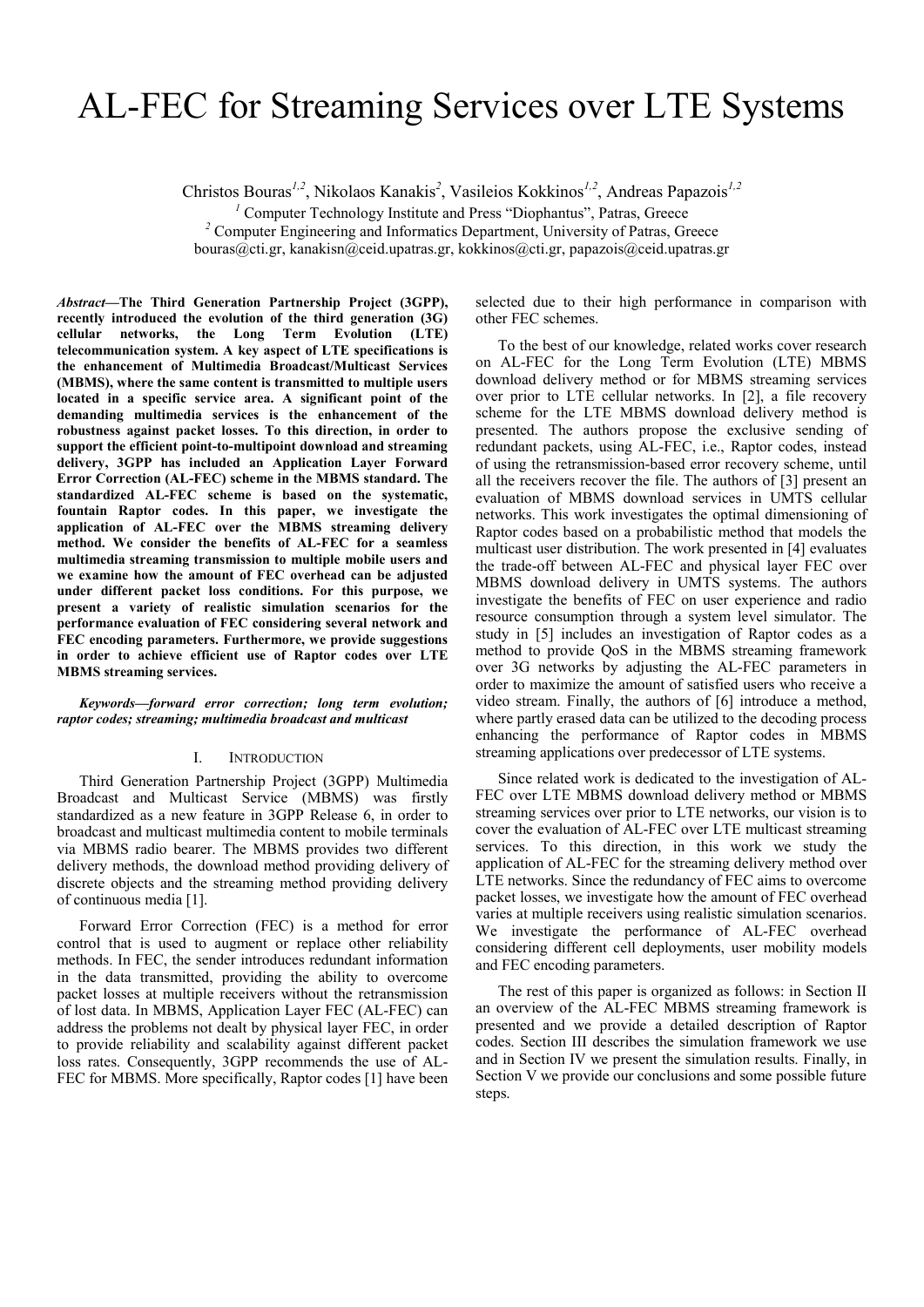## II. OVERVIEW OF FEC FOR MBMS STREAMING

The purpose of the MBMS streaming delivery method is to deliver continuous multimedia data (i.e., speech, audio, and video) over an MBMS bearer. The protocol stack used by MBMS streaming delivery is illustrated in Figure 1 [1]. MBMS makes use of the most advanced multimedia codecs such as H.264 for video applications. Real-time Transport Protocol (RTP) is the application layer protocol for MBMS streaming delivery and provides means for sending real-time or streaming data over UDP transport layer. 3GPP recommends the use of FEC mechanism by the sender before RTP flows are mapped onto UDP. Thereafter, the resulting UDP flows are generally mapped on the MBMS IP multicast bearers.

A key functionality of the MBMS streaming delivery method is the provision of reliability control in the transmission by means of FEC for RTP flows. The AL-FEC mechanism consists of three components: the construction of an FEC source block from the source media packets belonging to one or several UDP packet flows, the modification of source packets to indicate the position of the source data from the source packet within the source block and the definition of repair packets, sent over UDP, which can be used by the FEC decoder to reconstruct missing portions of the source block.



Figure 1. MBMS streaming services protocol stack.

At the sender, the mechanism begins by processing original UDP packets to create a stored copy of the original packets in the form of a source block, and FEC source packets for transmission to the receiver. After constructing the source block from the original UDP payloads to be protected, the FEC encoder generates the desired amount of FEC protection data, i.e., encoding symbols. These repair symbols are then sent using the FEC repair packet format. The receiver recovers the original packets directly from the FEC source packets. If any FEC source packets have been lost, but sufficient FEC source and FEC repair packets have been received, FEC decoding can be performed to recover the FEC source block. Consequently, if a UE that supports MBMS streaming services receives a mathematically sufficient set of encoding symbols, then the decoder shall recover the entire source block of data.

3GPP has standardized Raptor codes as the AL-FEC codes for MBMS aiming to improve service reliability [1]. The use of Raptor codes in the application layer of MBMS has been introduced to 3GPP by Digital Fountain [7]. Raptor codes are fountain codes, meaning that as many encoding symbols as desired can be generated by the encoder on-the-fly from the source symbols of a source block of data. The decoder is able to recover the whole source block from any set of FEC encoding symbols only slightly more in number than the number of source symbols. The Raptor code specified for MBMS is a systematic fountain code producing *n* encoding symbols  $E$  from  $k < n$  source symbols  $C$ . The description of each step and the details on specific parameters can be found in [1]. The study presented in [8] shows that Raptor codes have a performance very close to ideal, i.e., the failure probability of the code is such that in case that only slightly more than *k* encoding symbols are received, the code can recover the source block. In fact, for  $k > 200$  the small inefficiency of the Raptor code can accurately be modeled by (1) [9]:

$$
p_f(m,k) = \begin{cases} 1 & \text{if } m < k, \\ 0.85 \times 0.567^{m \cdot k} & \text{if } m \ge k. \end{cases}
$$
 (1)

In  $(1)$ ,  $p_f(m,k)$  denotes the failure probability of the code with *k* source symbols if *m* symbols have been received. It has been observed that for different  $k$ , the equation almost perfectly emulates the code performance. While an ideal fountain code would decode with zero  $p_f$  when  $m = k$ , the failure for Raptor code is still about 85%. However, *pf* decreases exponentially when number of received encoding symbols increases.

#### III. SIMULATION FRAMEWORK

In order to evaluate the performance of Raptor codes for streaming services over MBMS environment we use an open source simulation platform introduced in [10]. This framework of LTE networks simulates both the evolved Universal Terrestrial Radio Access Network (eUTRAN) and the evolved packet system (EPS). It is a fully functional simulator that provides several traffic flows at the application layer through the implemented LTE protocol stack. It supports, among others, multi-user scenarios in single-cell and multi-cell environments, simulating different user mobility models, handover procedures, different scheduling algorithms and a variety of physical layer models. In order to simulate singlecell MBMS mode of LTE networks we extend the already provided functionalities of this framework.

The network architecture of our simulation framework is illustrated in Figure 2. In eUTRAN, the evolved Node Bs (eNB) are the collectors of the information that has to be transmitted to User Equipments (UE) over the air interface. Within evolved packet core (EPC), as specified in [11], an MBMS specific functional entity, the Broadcast Multicast Service Center (BM-SC) serves as an entry point for content provider used to initiate the modeled MBMS bearer service and deliver IP multicast traffic. Also the BM-SC is responsible to provide protection against errors to the transmitted data through AL-FEC. The content provider is the multimedia multicast source and provides discrete and continuous media to the BM-SC. Furthermore, the MBMS Gateway (MBMS GW) has been modeled. This functional entity exists at the edge between eNBs and the BM-SC and its main functionalities are to forward the protected packets to each eNB transmitting the streaming service and to control the multicast session start/stop via the Mobility Management Entity (MME).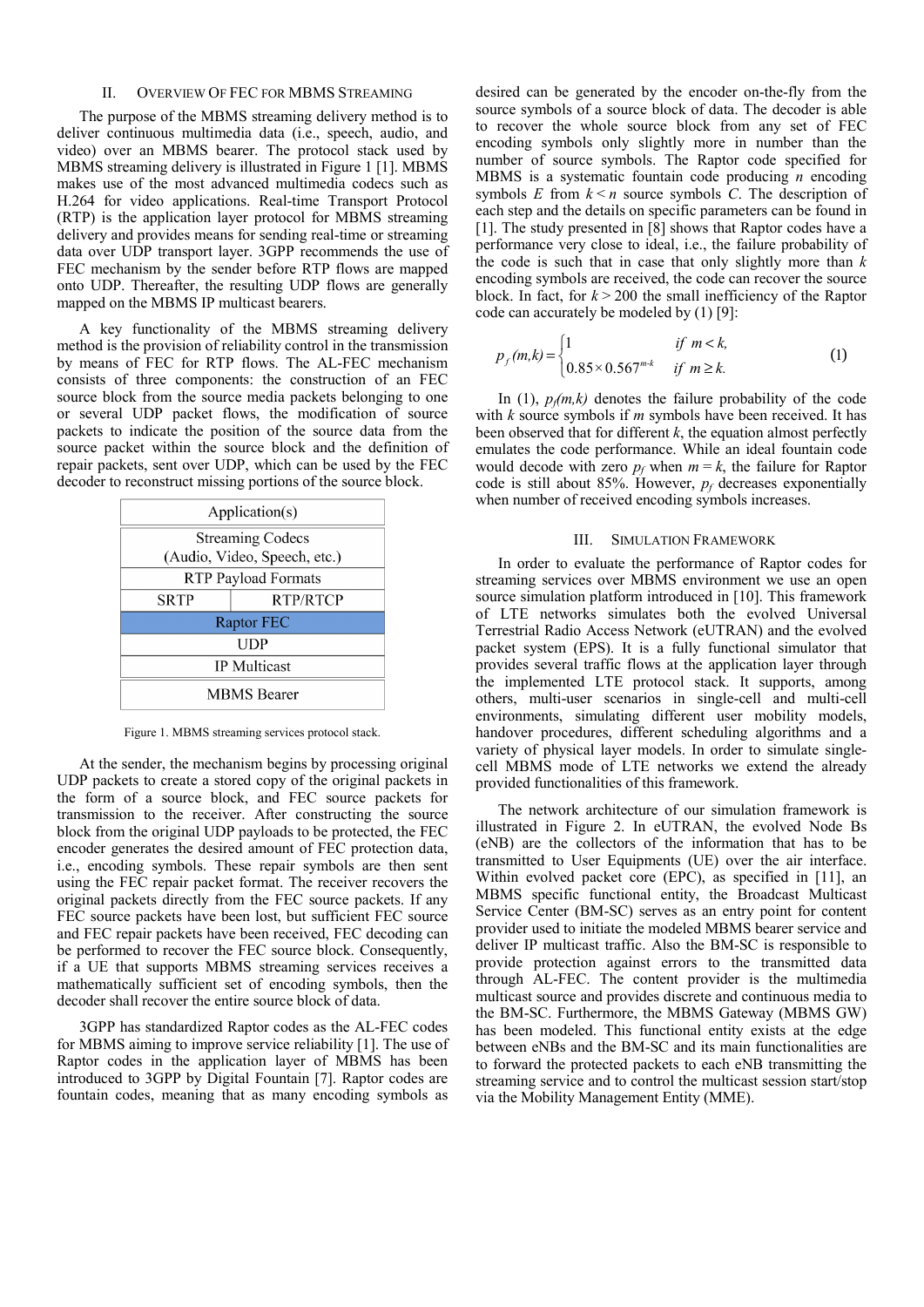

Our simulation scenarios provide real time video traffic models at the application layer, which are encapsulated in RTP and forwarded in lower layers (Figure 1). The application of FEC protection scheme to the multimedia stream is introduced at the BM-SC, using Raptor codes as described above. The modeled FEC encoder generates the additional packets according to the desired protection. More specifically, *n* encoding symbols are produced from *k* source symbols, therefore the overhead added from the Raptor encoding, i.e., the number of FEC repair symbols divided by the number of FEC source symbols, is equal to the fraction  $(n - k) / k$ . This fraction, in terms of percentage indicates the Raptor overhead that the FEC protection technique introduces to the transmission. After the applied FEC framework, the resulting UDP flows are mapped on the MBMS IP multicast bearers. The modeled multicast bearers require only a few modifications of the existing LTE user plane protocol stack of packet-switched services, to support MBMS mode.

The presented simulation framework allows us to evaluate a variety of streaming flows encoded at different source rates for different simulation duration. The modeled streaming flows are transmitted in realistic multicast environments with variable density of mobile users in the MBMS service area as well as different user mobility models. Furthermore, since our simulations concern about the single-cell MBMS mode, we can simulate different deployments selecting the number of adjacent cells acting as intercell interference and the cell radius. On system parameters we can evaluate the performance for different values of the system bandwidth and a variety of channel models. At the modeled AL-FEC layer the parameters that can be selected is the Raptor overhead and the number of symbols protected in a source block.

At the receiver side we examine the user satisfaction, in the sense of successful decoding the FEC protected stream, depending on the amount of overhead that Raptor encoding adds to the transmitted flow. The theoretical performance of the Raptor FEC code depends on the amount of data received by each user in the multicast area. If less data has been received than the size of the block to which FEC protection has been applied then recovery of the original block is obviously impossible. If an amount of encoding symbols has been received which is not less of the number of source symbols, then the probability of successful decoding the media stream can be extracted by (1).

# IV. EXPERIMENTAL RESULTS

This section provides the experimental results of the evaluation that we conducted based on the framework presented in the previous section.

#### *A. Simulation Setup*

Our simulation setup is able to provide results for variable and realistic network conditions. The LTE system simulation parameters that are taken into account for the experiments are presented in TABLE I. The macrocell propagation model for urban area, proposed in [12], is selected for our simulation scenarios. The selected single-cell MBMS deployment simulates a MBMS center cell and adjacent cells acting as intercell interference. For this evaluation we use a H.264 video flow, encoded at different source rates, that is transmitted in a point to multipoint way to the users using the MBMS bearer. Furthermore, each user receives, simultaneously with the multicast content, one best effort flow through unicast bearers. Therefore our setup provides simulations results for realistic, high load network conditions.

For the FEC encoding process we assume that the symbol size is fixed and each resulting packet contains one FEC symbol. The simulation experiments evaluate the performance of Raptor codes, according to the introduced overhead to the transmission for different parameters from the user satisfaction perspective. We assume that a user is satisfied if the amount of received encoding symbols is sufficient to successful decode all the source blocks of the transmitted multimedia. More specifically, we demand that the probability of decoding failure for each source block of the stream is less than  $10^{-2}$  as proposed in [13]. It is worth mentioning that this assumption does not imply that a user with decoding failure probability higher than this value will fail to reconstruct the encoded data, but it is a sufficient practical threshold.

TABLE I. SIMULATION SETTINGS

| Parameter           | <b>Units</b> | Value                              |
|---------------------|--------------|------------------------------------|
| Cell layout         |              | Hexagonal grid, 3 sectors per site |
| Simulation duration | sec          | 120                                |
| Carrier frequency   | MHz          | 2000                               |
| System bandwidth    | <b>MHz</b>   |                                    |
| Channel model       |              | 3GPP Typical Urban (TU)            |
| Propagation model   |              | 3GPP macrocell - urban Area        |
| Path loss           | dВ           | L= $128.1 + 37.6 \log_{10} d$      |
| UE Rx antennas      |              |                                    |
| $BS \# antennas$    |              |                                    |
| BS transmit power   | dBm          | 43                                 |
| BS antenna gain     | dBi          |                                    |

### *B. AL-FEC Overhead vs. Cell Range*

In the first part of the experiments we examine the AL-FEC overhead in function of the cell range and we present how the average Raptor overhead varies against different cell deployments. For this evaluation we use a H.264 video flow, encoded at 128 kbps and transmitted to multicast users in the MBMS service area. We simulate 200 mobile users moving at 3 and 30 km/h speed, corresponding to pedestrian and vehicular mobility models, respectively, based on the random walk model [10]. In the FEC encoder, the source block configuration is fixed at 400 symbols per source block and the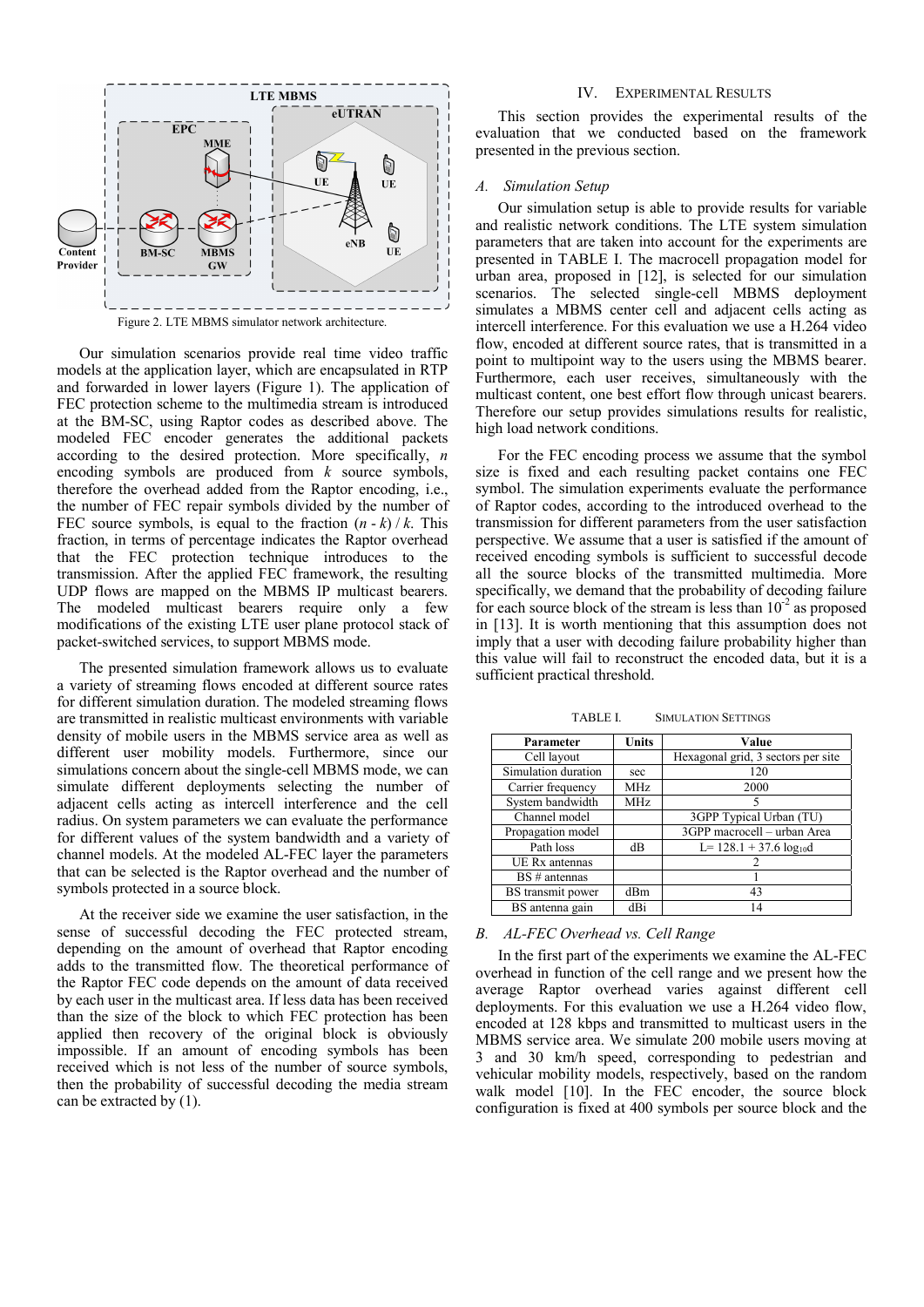decoding failure probability target is set to  $10^{-2}$ , based on the assumption described in the previous section. In Figure 3 we illustrate the impact of the cell range growth on the average AL-FEC overhead.



Figure 3. AL-FEC overhead against cell range for pedestrian and vehicular mobility model.

From the two plotted curves, we notice that the required average AL-FEC overhead increases as the cell range increases. For low values of cell radius the necessary overhead is low for both pedestrian and vehicular users. When the cell range is less than 5000 meters the difference between the average AL-FEC overhead of the two mobility models is around 5%. On the other hand, when the cell range exceeds the 5000 meters limit, we notice that the necessary overhead of the vehicular mode is very close to that of the pedestrian mode. This happens since, as the cell radius increases, users moving at higher speed can better exploit the multi-user diversity gains that LTE provides. In general, the required average overhead increases as the cell range increases, leading to high values of AL-FEC overhead. This is reasonable in a multi-user environment, where different users experience variable packet loss rates because of different radio channel conditions and given that as the cell size increases, even more users experience poor reception conditions.

### *C. Satisfied Users vs. AL-FEC Overhead*

In this part of experiments we try to investigate in depth the performance of Raptor codes considering the impact of the introduced FEC overhead on the fraction of satisfied users. The cell range is now fixed at 2000 meters. The FEC encoding is applied on a video flow with source rate 128 kbps and the source block length is fixed at 400 symbols. Figure 4 depicts the AL-FEC performance from the perspective of satisfied users percentage, as the Raptor overhead introduced in the transmitted stream increases. This has been performed for three different values of mobile users population, simulating different network load instances. Figure 4a illustrates how the FEC performance varies for the pedestrian mobility mode and Figure 4b for the vehicular mode.

When the user density in the MBMS service area is relatively low (i.e., 50 and 100 users), the introduction of 5% overhead results in satisfying over 95% of mobile users, both for pedestrian and vehicular modes. During the simulation of

200 mobile users in the MBMS service area, we observe that in the case of pedestrian users, the overhead that is necessary to achieve that 90% of users are satisfied is 20%. On the other hand, when simulating vehicular users and in order to achieve the same performance in terms of user satisfaction, the necessary overhead is about 30%.



Figure 4. Percentage of satisfied users vs. AL-FEC overhead for different user population for: a) pedestrian users and b) vehicular users.

A very interesting notice from both plots is the existence of a point, beyond which a further increment in AL-FEC overhead is not efficient. This means that the additional gains on the decoding performance are minimized. Thus, by observing each plotted curve, we can determine a point of efficient selection the Raptor overhead that a sender should introduce to the transmission, aiming to satisfy a large proportion of users. Indicatively, when the multicast content is transmitted to 100 vehicular users and assuming that the satisfactory performance is when 90% of terminals are satisfied, the required overhead is 6%. It is clear from the results that there is an optimal value of Raptor overhead in each curve, in terms of the trade-off between transmission redundancy and satisfied users.

#### *D. Satisfied Users vs. Source Block Length*

In the last part of experiments we evaluate the impact of the modeled FEC encoder parameters on the performance of the decoding of the protected stream. In more detail, we present results on how the percentage of satisfied users varies for different number of FEC symbols per source block concerning different fixed values of AL-FEC overhead. Figure 5a and Figure 5b illustrate the results for a video stream encoded at